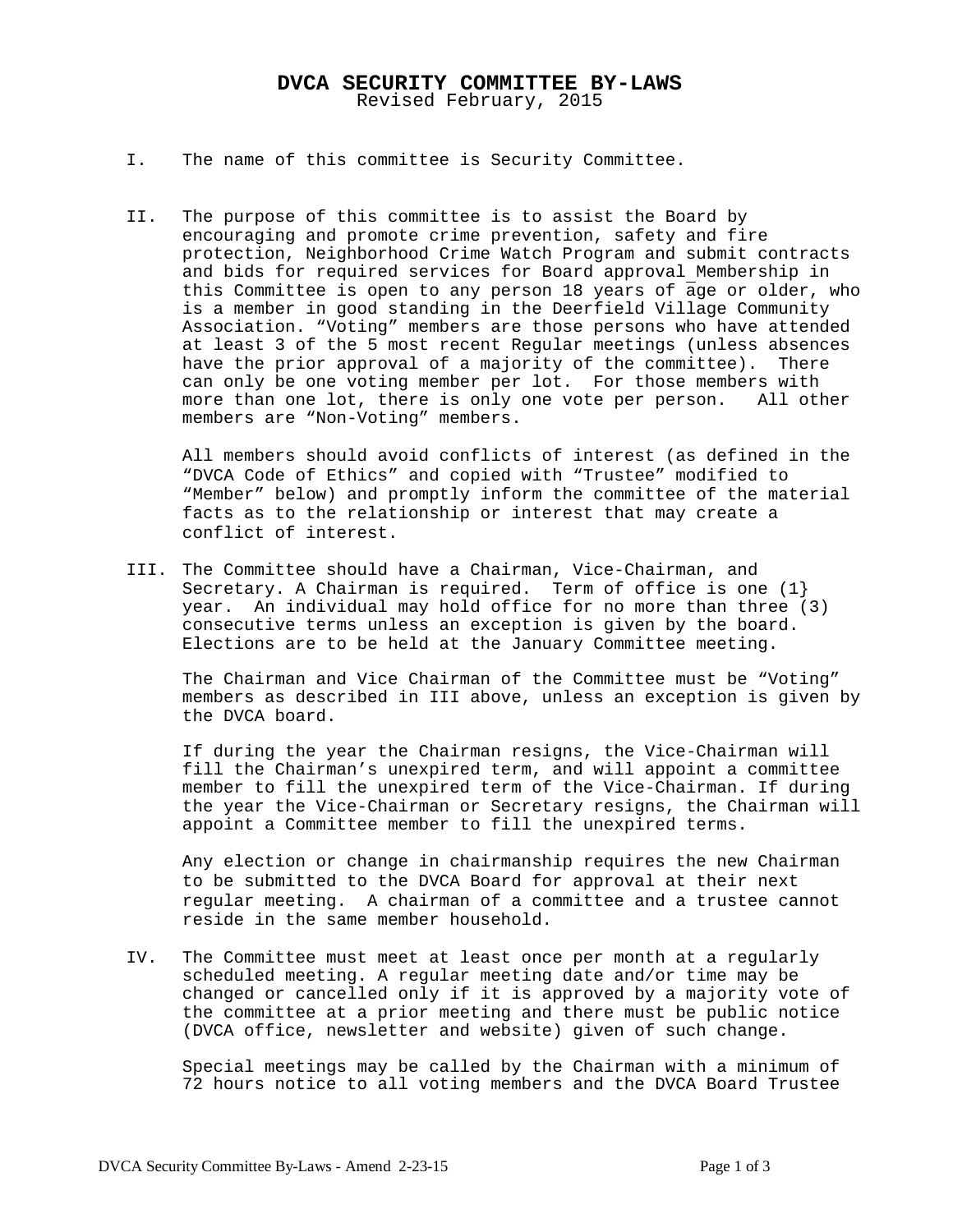## **DVCA SECURITY COMMITTEE BY-LAWS** Revised February, 2015

Representative. Special meetings should be communicated to the DVCA office for public posting at the office and on the web.

The Security Committee may have emergency meetings without the normal 72 hour notice and posting requirement in the case that there is a current security issue that needs to be addressed quicker than 72 hours. All voting members and the DVCA Trustee assigned to Security are still required to be notified of the meeting.

The Security Committee will be allowed to hold closed sessions with voting members only (those having attended 3of the 5 most recent Regular meetings) when necessary to discuss resident specific information, actions to address vendor specific issues, and to discuss confidential security plans and strategy for keeping DVCA safe.

To hold a vote, there must be a quorum of 51% of the members, but not less than three (3) voting members. Proxy votes are not allowed.

- V. RULES OF ORDER
	- A. The Chairman will provide an agenda of topics to the attendees of the meeting. Any resident of Deerfield Village may attend the meeting. Any resident may contact the Chairman prior to the meeting and enter an item of discussion on the agenda. The Chairman will introduce each topic for discussion, guide the discussion and bring the discussion to a conclusion. All attendees shall be permitted to express their views on a topic. Only "Voting Members" can make motions and vote.

A member will not be allowed to speak or vote on any matter in which there is a conflict of interest;

- B. Rule will be by majority vote. A phone in vote will be allowed at the meeting if a voting member cannot attend due to a conflict. A speakerphone at the meeting will be required for a phone vote to be held. If the minority voters wish to enter a dissenting view, that view will be recorded in the minutes of the meeting.
- VII. The By-laws may be amended once in a twelve month period and cannot conflict with the DVCA By-Laws or Articles of Incorporation. To pass, an amendment must receive a 2/3rds majority vote of the Voting Members. Any changes to the By-Laws will be submitted to the DVCA Board for approval

## **Conflicts of Interest**

A Member shall be considered to have a conflict of interest if: